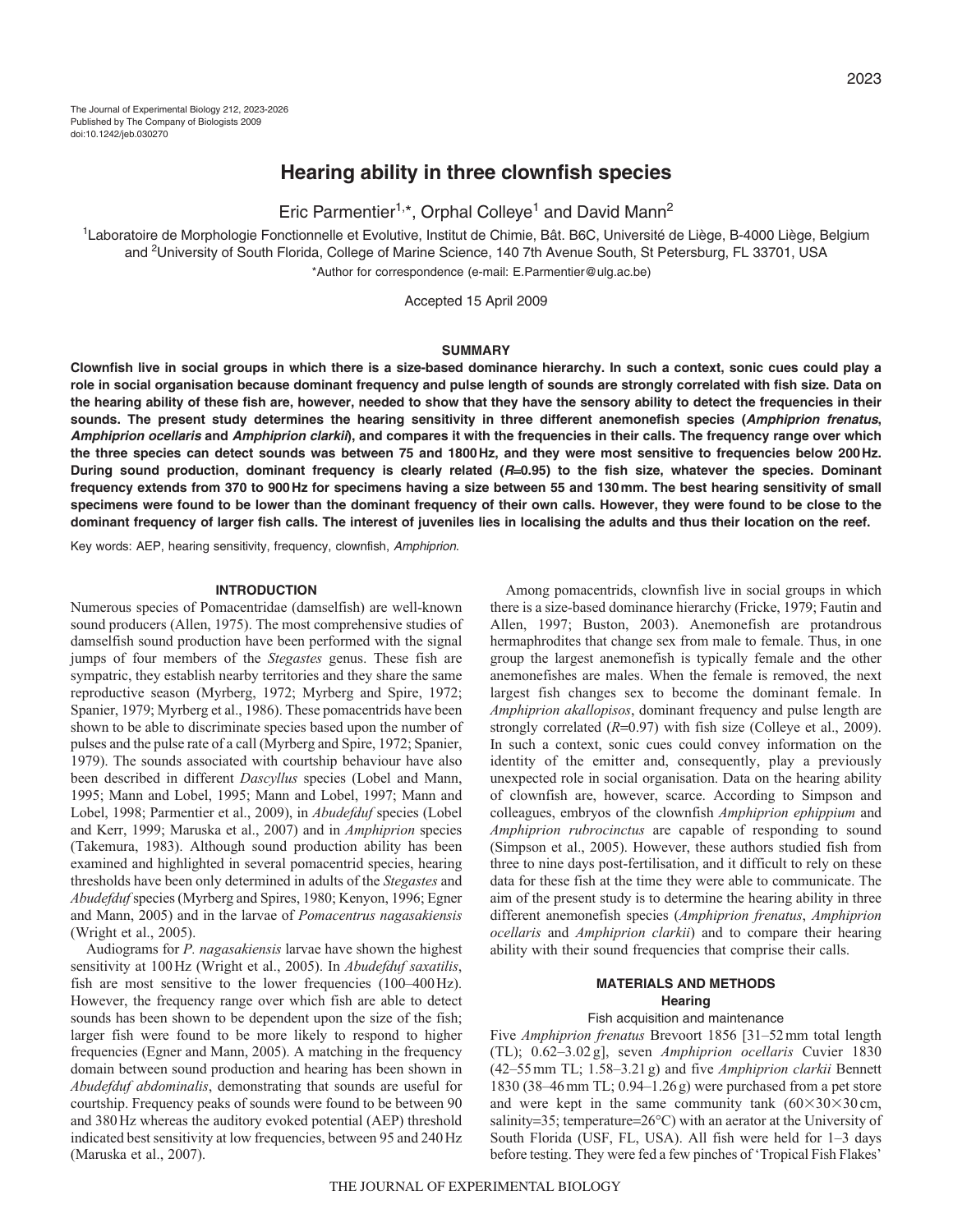(Blacksburg, VA, USA) twice a day. All procedures were approved by the Institutional Animal Care and Use Committee of the University of South Florida.

#### Experimental setup

Hearing thresholds were measured using the AEP technique. AEP is an electrophysiological technique for measuring hearing thresholds in fish and other vertebrates (Kenyon et al., 1998). Electrodes inserted subdermally in proximity to the brainstem, directly measure bulk neural responses generated in the VIII<sup>th</sup> nerve and brain in response to sounds (Corwin et al., 1982). Signalaveraging is used to filter the evoked potential signal from background noise.

The experimental setup in the present study was similar to the one used for the study of hearing in *A. saxatilis* (Egner and Mann, 2005). Each fish was immobilised in a custom-made harness, restricting body and tail movements while allowing normal respiration. Subdermal stainless steel needle electrodes (Rochester Electro-Medical, Tampa, FL, USA) were used to record the AEP signal. An electrode was inserted approximately 1 mm into the head, over the otic region. The reference electrode was placed within the fish's epaxial musculature, and a ground electrode was placed directly in the water in close proximity to the fish. Fish were suspended 10 cm below the surface in a steel tube  $(1.2 \text{ m})$ high, 20.3 cm diameter, 0.95 cm thickness), closed at the bottom with a square steel plate  $(60.96\times60.96 \text{ cm})$ , and oriented vertically. Four anti-vibration floor mounts (Tech Products Corp., 51700 Series, Philadelphia, PA, USA) were placed under each corner of the base of the steel tube. The tube was filled with saltwater of approximately 26°C up to a height of 1.12 m and a loudspeaker was placed at the bottom of the steel pipe.

### Sound generation and AEP acquisition

A Tucker-Davis Technologies (TDT, Alachua, FL, USA) AEP workstation was use to generate sound stimuli and record AEP waveforms (see Egner and Mann, 2005). TDT SigGen and BioSig software were used to generate sound stimuli with an RP2.1 enhanced real-time processor, a PA5 programmable attenuator to control sound level and a power amplifier (Hafler Trans.Ana P1000 110W professional power amplifier, Tempe, AZ, USA) before being sent to a UW-30 underwater speaker (Lubell Labs, Columbus, OH, USA) where sound was emitted. Stimuli consisted of 50ms pulsed tones gated with a Hanning window. The phase of the tone was alternated between presentations to minimise electrical artefacts from the recordings. Acoustic stimuli were calibrated with a Reson hydrophone (sensitivity:  $-212$  dB re  $1 \text{V} \mu \text{Pa}^{-1}$ ; bandwidth: 1Hz–170kHz; Goleta, CA, USA) connected to the RP2.1. During calibration, the hydrophone was positioned near to the fish in the experimental setup, and the sound levels were measured with BioSig, without phase alternation. During each trial, nine different frequencies were presented: 75, 150, 300, 450, 600, 900, 1200, 1500 and 1800Hz. Sound levels at each frequency were presented up to 164dB re 1μPa and were decreased in 6dB steps until a threshold level was determined. Evoked potentials recorded by the electrode were fed through a TDT HS4-DB4 amplifier  $(10,000 \times gain)$ connected to an RP2.1, routed into the computer and averaged by BioSig software. A total of 2000 signal presentations were averaged to measure the evoked response at each level of each frequency.

# Data analysis

Hearing thresholds were determined using power spectra, which were calculated using an 8192-point FFT (fast Fourier transform) for all AEP waveforms and were analysed for the presence of significant peaks (peaks at twice the frequency of the stimulus that were at least 3dB above background levels). AEP thresholds were defined as the lowest sound level at which significant FFT peaks for the dominant frequency were apparent.

### **Sound production**

The study of sound production was performed on fish raised in captivity in the public aquarium of La Rochelle (France) and in Oceanopolis (Brest, France). Six *A. frenatus*(TL: 72–130mm), four *A. ocellaris* (TL: 55–79mm) and six *A. clarkii* (TL: 73–131mm) were living in separate tanks with a sea anemone. Sounds were recorded when a third clownfish entered the territory (the sea anemone) defended by the pair of clownfish. Sounds were recorded using an Orca hydrophone (sensitivity:  $-186$  dB re  $1$  V $\mu$ Pa<sup>-1</sup>) connected *via* an Orca-made amplifier (ORCA Instrumentation, Brest, France) to a mini-disc recorder (JVC, XM-228BK, Bruxelles, Belgium). This system has a flat-frequency response range  $(\pm 3 \text{ dB})$ of between 10Hz and 23.8kHz. The hydrophone was placed above the sea anemone.

Sounds were digitised at 44.1kHz (16bit resolution) and were analysed using AVISOFT-SAS LAB PRO 4.33 software (Berlin, Germany; 1024 point Hanning windowed FFT). The resonant frequency of the tank was calculated as 2560kHz using an equation from Akamatsu et al. (Akamatsu et al., 2002), and a lowpass filter of 2.56kHz was applied to the acoustic recordings. Frequency parameters were obtained from power spectra (filter bandwidth 300Hz, FFT size 256 points, time overlap 96.87% and a Flat top window). Only the dominant frequency of the different pulses was measured for the purposes of the present study.

## **RESULTS Hearing**

AEP measurements suggest a low sensitivity to acoustic pressure (Fig.1). Mean thresholds for all fish species show that they were most sensitive at the lower frequencies tested (75–900Hz) and required loud sound levels [>140dB sound pressure level (SPL)] in order to detect tones at higher frequencies (900–1800Hz). No artefacts were detected at the high sound levels when a dead fish control was run. The most sensitive frequency was 150 Hz (mean=99.9dB, s.e.m.=3.28) in *A. frenatus*, 75Hz (mean=95.6dB, s.e.m.=3.77) in *A. clarkii* and 75Hz (mean=104dB, s.e.m.=1.56) in *A. ocellaris*. In the three species, the sensitivity was found to be higher up to 300Hz (from 103 to 112dB), after which there was a significant drop in the auditory threshold to 600Hz. This threshold was then found to be quite regular from 600Hz to 900Hz. All the fish were in the same size range, and there were no significant differences found between the three species for each tested frequency [analysis of variance (ANOVA) *P*>0.05].

### **Sound production**

The dominant frequency varied from 370 to 800Hz (Table1; Fig.2). The differences in the dominant frequency were not related to the species but to the size of each specimen (Fig.3). The lack of a species difference in dominant frequency can be demonstrated by two specimens of the same size: the dominant frequency of the female *A. ocellaris* (79mm) and the male *A. frenatus* (80mm) was found to be 627 and 625Hz, respectively (Mann–Whitney, *P*=0.84). Another example is found between *A. frenatus*(72mm) and *A. clarkii*(73mm), having a dominant frequency of 679 and 698, respectively (Mann–Whitney,  $P=0.41$ ). The correlation between size and dominant frequency was *R*=0.95 for all species grouped together.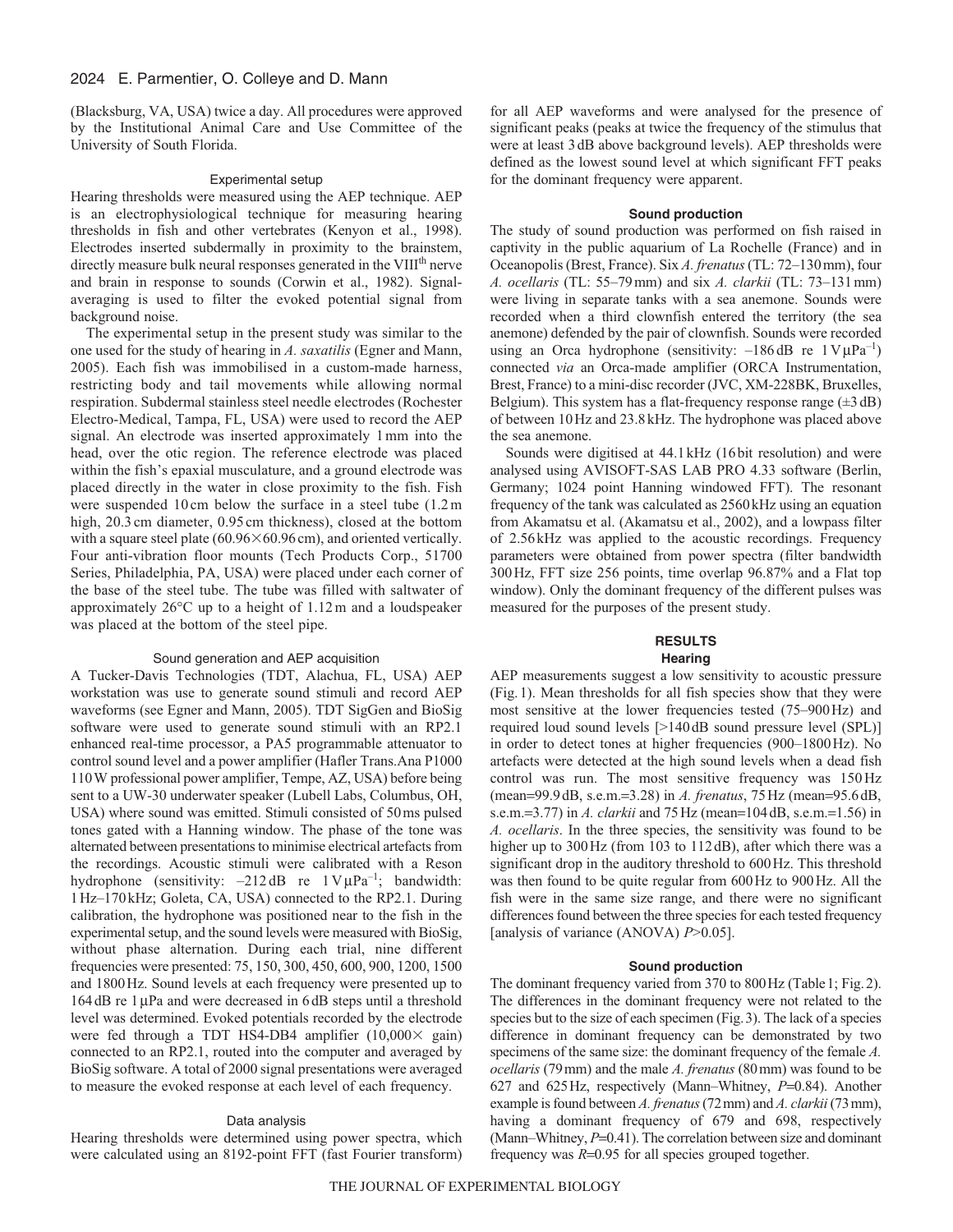

Fig. 1. Mean audiograms for Amphiprion ocellaris  $(\square)$ , Amphiprion frenatus (<sup>)</sup> and Amphiprion clarkii ( $\blacksquare$ ) at each tested frequency. SPL: sound pressure level.

### **DISCUSSION**

In Hawaii, the hearing ability of *A. abdominalis* has previously been measured by the AEP technique, showing that sound production and hearing in adults of *A. abdominalis* (TL: ±124mm) are closely matched in the frequency domain (Maruska et al., 2007). Their best sensitivity was found to be at low frequencies, between 95 and 240Hz (Maruska et al., 2007). The best hearing sensitivity was around 100–500Hz in *Pomacentrus partitus* and *Pomacentrus variabilis*, and appears also to match the frequency of their own sounds (Kenyon, 1996). These species were found to undergo an ontogenetic change in their auditory sensitivity, in which the threshold decreased with



Fig. 2. Power spectra of one pulse in the three clownfish species. The grey surface corresponds to the noise floor. Amphiprion clarkii: 112 mm total length (TL); Amphiprion frenatus: 99 mm TL; Amphiprion ocellaris: 75 mm TL.



Fig. 3. Dominant frequency during sound production in Amphiprion ocellaris  $(\Box)$ , Amphiprion frenatus  $(\bullet)$  and Amphiprion clarkii  $(\blacksquare)$ .

increasing size. By contrast, various studies have also revealed that dominant frequency and pulse length of fish sounds are highly correlated with fish size in several species (Myrberg et al., 1993; Lobel and Mann, 1995; Connaughton et al., 2000), including clownfish (Colleye et al., 2009). In *A. akallopisos*, fish size has been shown to be highly related to the dominant frequency of the calls, suggesting that these fish are able to identify the size of the (conspecific) emitter (Colleye et al., 2009). Teleost fishes such as *Gobius niger*(Gobiidae), *Corvina nigra* (Sciaenidae) and *Sargus annularis* (Sparidae) are able to discriminate tonal sounds differing in frequency of approximately 10%; the frequency discrimination ability at 400Hz is approximately 40 Hz (Fay, 1988). Such a capacity to discriminate frequency differences has already been shown in damselfish; females of *Stegastes partitus* preferentially respond to lower frequency chirps of a larger male than those from a smaller fish (Myrberg et al., 1986). In *A. saxatilis*, fish size has a significant effect on the auditory sensitivity (Egner and Mann, 2005); all fish are most sensitive to the lower frequencies (100–400Hz) but the larger fish are more likely to respond also to higher frequency (800–1600Hz). In *Amphiprion*, this observation is of significant importance due to the size-based dominance hierarchy displayed by these fish (Buston and Cant, 2006). Whatever the species, the three different species of the present study could be situated on the same slope (Fig.2), showing the negative relationship between fish size and the dominant frequency of *Amphiprion* sounds.

Table 1. Dominant frequency in the three clownfish species

| Amphiprion species | Dominant frequency (Hz) |                  |    |
|--------------------|-------------------------|------------------|----|
|                    | TL (mm)                 | Means $\pm$ s.d. | N  |
| A. ocellaris       | 55                      | 898.226±110.93   | 48 |
| A. ocellaris       | 63                      | 770.441±78.47    | 16 |
| A. frenatus        | 72                      | 697.749±103.49   | 18 |
| A. clarkii         | 73                      | 698.215±76.89    | 94 |
| A. ocellaris       | 75                      | 688.505±55.80    | 86 |
| A. ocellaris       | 79                      | 627.477±53.47    | 60 |
| A. frenatus        | 80                      | 625.552+47.17    | 68 |
| A. clarkii         | 95                      | 536.889±46.52    | 78 |
| A. frenatus        | 99                      | 506.142±49.87    | 91 |
| A. frenatus        | 105                     | 484.992±64.07    | 41 |
| A. clarkii         | 112                     | 443.393±44.93    | 73 |
| A. frenatus        | 114                     | 433.272+47.43    | 81 |
| A. clarkii         | 123                     | 415.508±43.51    | 69 |
| A. clarkii         | 126                     | 399.753±72.47    | 53 |
| A. frenatus        | 130                     | 381.575±30.98    | 82 |
| A. clarkii         | 131                     | 376.800±51.48    | 80 |

TL, total length; N, number of pulses.